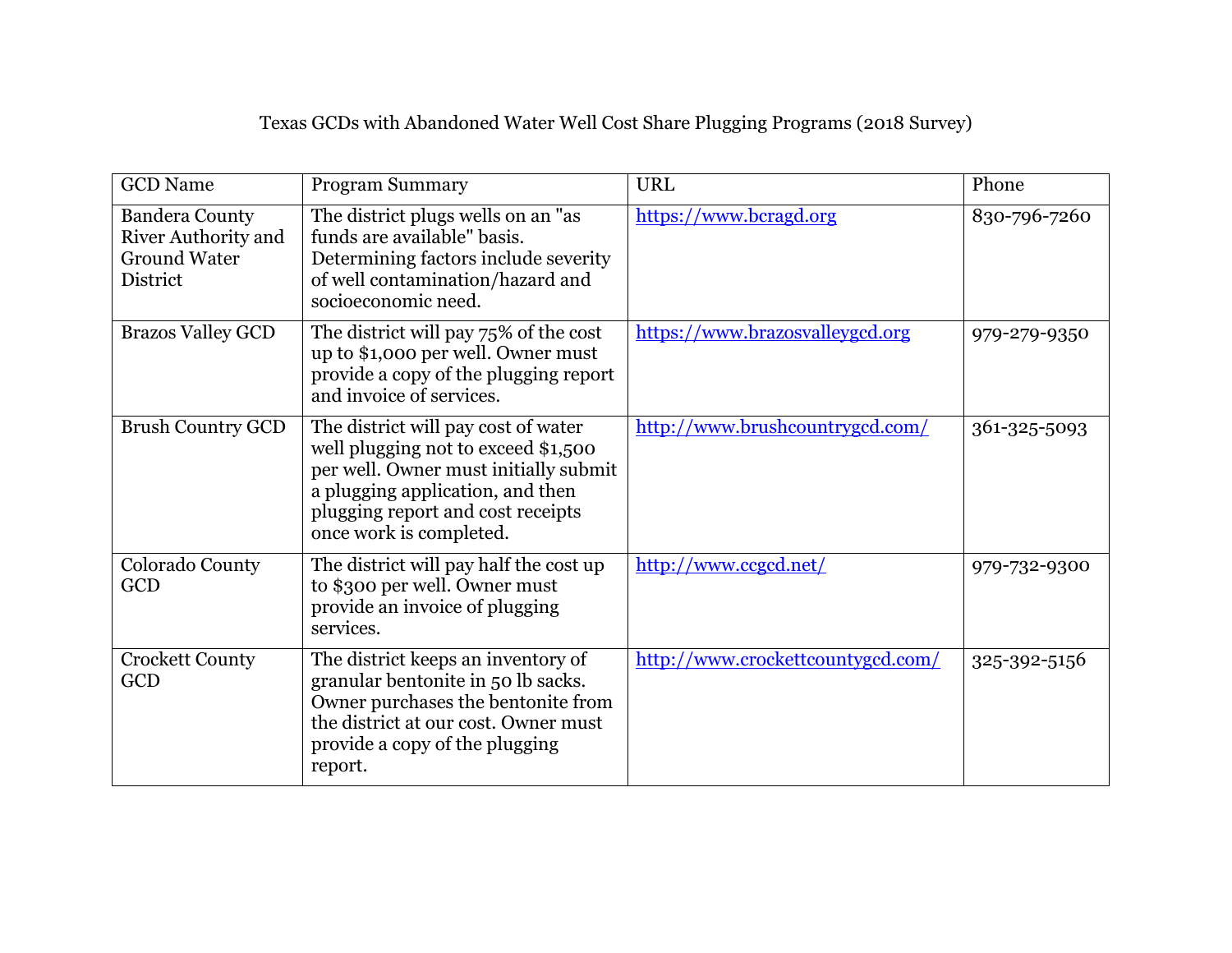| <b>Duval County GCD</b>               | The district will reimburse the cost of<br>plugging wells up to \$1,500 per<br>owner. Owner must submit a copy of<br>the plugging report(s) and check(s).<br>Must be licensed contractor.                                                              | http://www.duvalgcd.com/                      | 361-256-3589 |
|---------------------------------------|--------------------------------------------------------------------------------------------------------------------------------------------------------------------------------------------------------------------------------------------------------|-----------------------------------------------|--------------|
| <b>Edwards Aquifer</b><br>Authority   | The district may have some<br>assistance available. Contact the<br>district if an abandoned well is<br>found.                                                                                                                                          | https://www.edwardsaquifer.org                | 210-222-2204 |
| <b>Fayette County GCD</b>             | The district will pay half the cost up<br>to \$300 per well. Owner must<br>provide an invoice of services and<br>plugging report.                                                                                                                      | https://www.fayettecountygroundwat<br>er.com/ | 979-968-3135 |
| <b>Goliad County GCD</b>              | The district will pay 50% of cost up<br>to \$300 per well. Owner must<br>provide receipt of payment for work<br>performed, completed application,<br>and a copy of the plugging report.<br>Other restrictions apply - see website<br>for more details. | http://www.goliadcogcd.org                    | 361-645-1716 |
| <b>Gonzales County</b><br><b>UWCD</b> | The district has a plugging fund that<br>pays 90% of the costs. Must use the<br>district's contracted drillers.                                                                                                                                        | https://www.gcuwcd.org/                       | 830-672-1047 |
| <b>Headwaters GCD</b>                 | The district has funds budgeted for<br>plugging deteriorated wells that no<br>individual owner is responsible for<br>(i.e., community-owned cemeteries,<br>parks, public common areas, etc.).                                                          | https://www.hgcd.org/                         | 830-896-4110 |
| <b>Hill Country UWCD</b>              | The district provides bentonite plugs<br>to owners. Well must have less than                                                                                                                                                                           | http://www.hcuwcd.org                         | 830-997-4472 |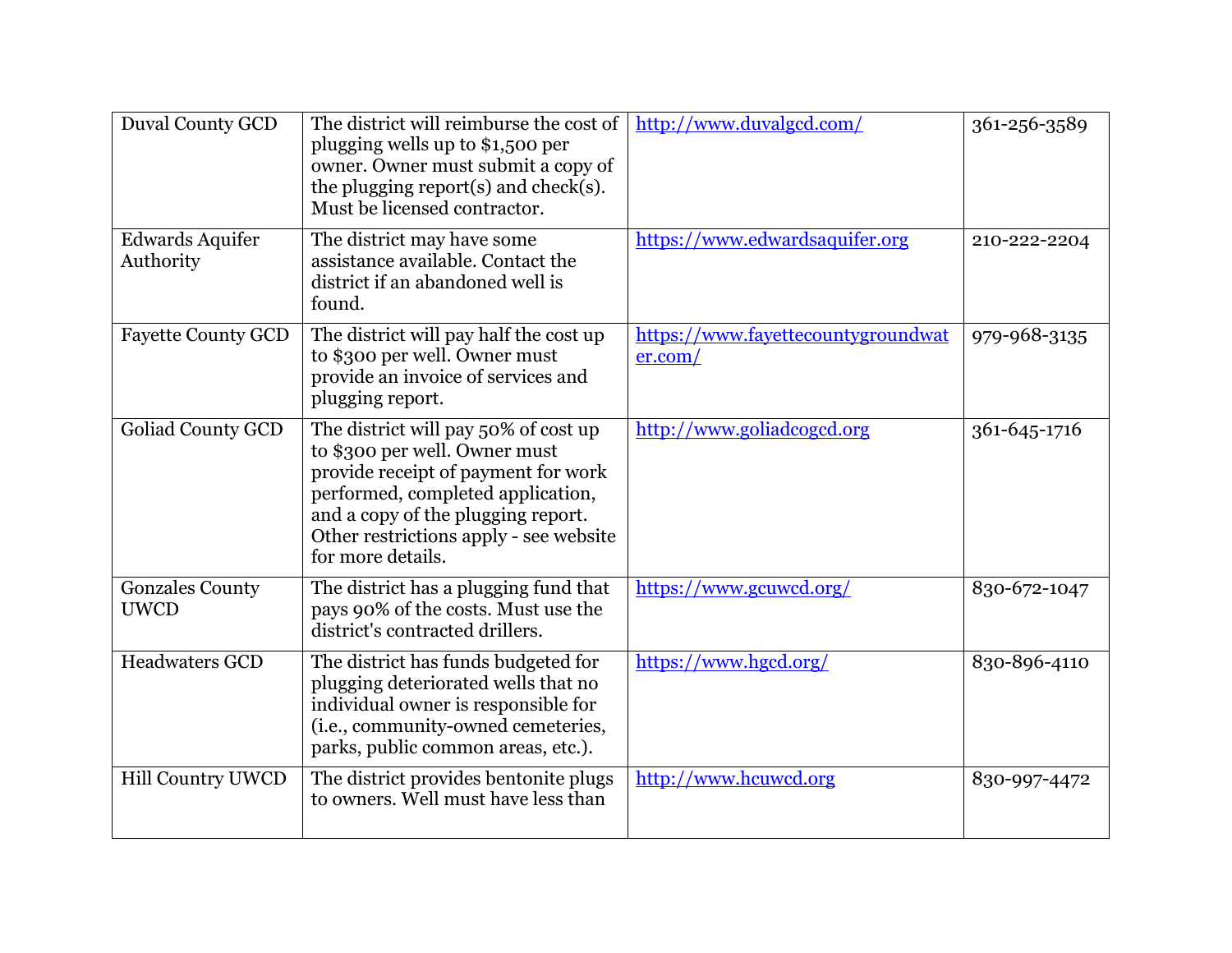|                                                 | 100 ft of standing water. Owner must<br>perform the work.                                                                                                                                                                                                               |                                  |              |
|-------------------------------------------------|-------------------------------------------------------------------------------------------------------------------------------------------------------------------------------------------------------------------------------------------------------------------------|----------------------------------|--------------|
| Lipan-Kickapoo<br><b>WCD</b>                    | A supply of granular bentonite in 50<br>Ib sacks is kept on hand in the<br>district warehouse. Owner purchases<br>the bentonite from the district at our<br>cost. Owner must provide a copy of<br>the plugging report.                                                  | http://www.lipan-kickapoo.org    | 325-469-3988 |
| Mid-East Texas GCD                              | The district will pay half the cost up<br>to \$500 per well. Owner must<br>provide a paid receipt and plugging<br>report.                                                                                                                                               | http://www.mideasttexasgcd.com   | 936-348-3212 |
| Middle Pecos GCD                                | The district offers financial<br>assistance as funding is available.                                                                                                                                                                                                    | https://www.middlepecosgcd.org/  | 432-336-0698 |
| Middle Trinity GCD                              | The district will plug registered wells<br>at no cost to the owner. Exceptions<br>include hand-dug wells and wells<br>with over 100 ft of standing water.                                                                                                               | https://www.middletrinitygcd.org | 254-965-6705 |
| <b>Neches and Trinity</b><br><b>Valleys GCD</b> | The district offers assistance and<br>financing, if available.                                                                                                                                                                                                          | https://ntvgcd.org               | 903-541-4845 |
| Panhandle GCD                                   | Contact the district if an abandoned<br>well is found.                                                                                                                                                                                                                  | https://www.pgcd.us/             | 806-883-2501 |
| Pecan Valley GCD                                | The district will pay 100% of cost for<br>first \$400 and 50% toward the<br>amount over \$400, up to total cost of<br>\$750, as long as money remains in<br>the budget for this purpose. Owner<br>must provide copy of paid invoice of<br>services and plugging report. | https://www.pvgcd.org            | 361-275-8188 |